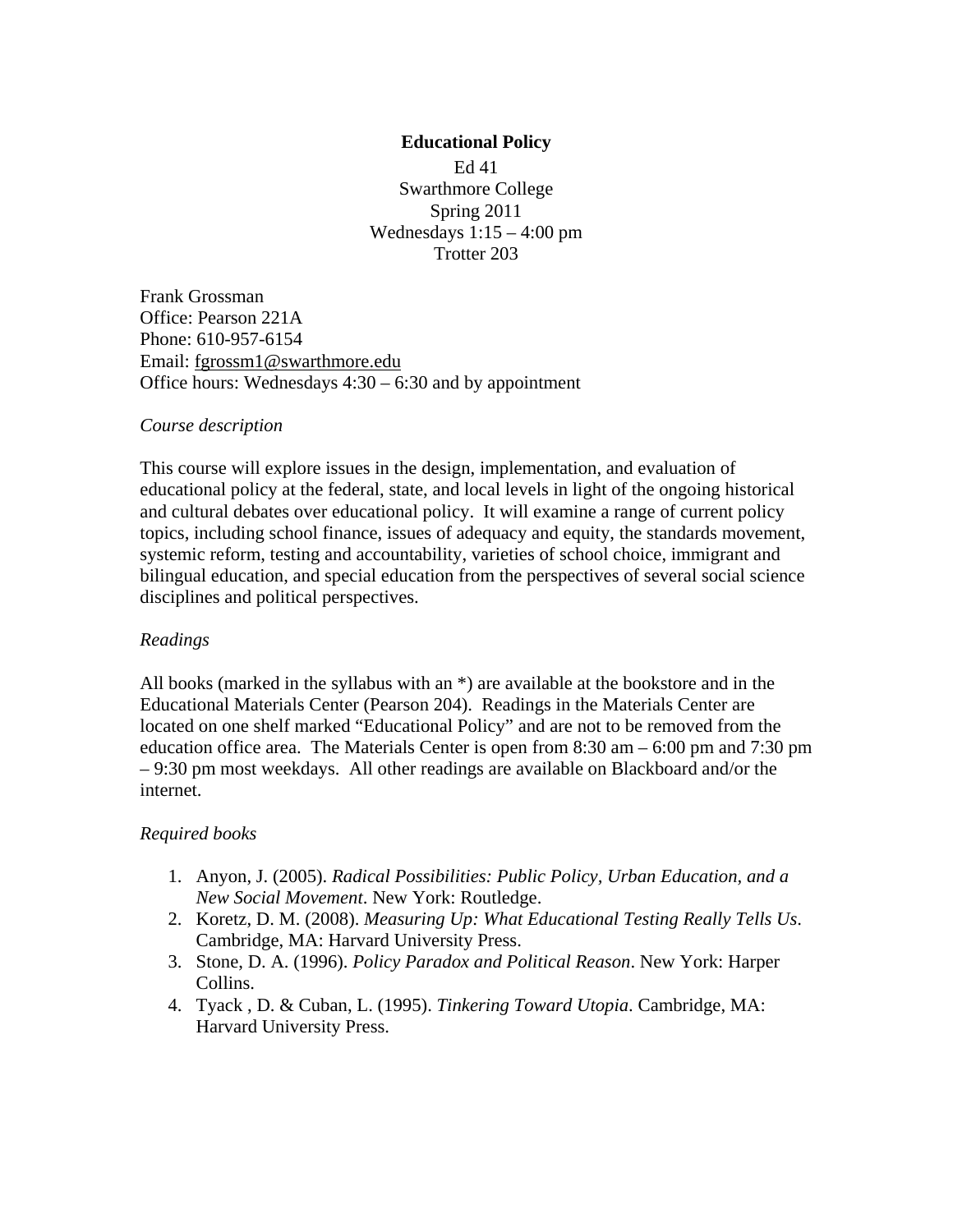## **Week 1: (January 19) Introduction**

#### **Week 2: (January 26) The Importance of Imagination and Seeing Possibilities**

\*Anyon, J. (2005). Radical Possibilities: Public Policy, Urban Education, and a New Social Movement. New York: Routledge. Introduction, Chapters 8-10.

Greene, M. (1995). Releasing the Imagination. San Francisco: Jossey-Bass. Chapter 2.

## **Week 3: (February 2) The Historical Conceptions of the Problems Facing Public School Systems & An Introduction to Frameworks of Policy Analysis**

\*Tyack, D. and Cuban, L. (1995). *Tinkering Toward Utopia*. Cambridge, MA: Harvard University Press. Prologue, pp. 26-33, 38-39, Chapter 2, Epilogue.

\*Stone, D. A. (1996). *Policy Paradox and Political Reason*. New York: Harper Collins. Introduction & Chapter 1.

The National Commission on Excellence in Education (1983). *A Nation at Risk*. Accessed January 11, 2010: http://www.ed.gov/pubs/NatAtRisk/index.html.

**Week 4: (February 9) The Politics of Education, and the Implementation Game**  Kirst, M. W. & Wirt, F. M. (2009). *The Political Dynamics of American Education* **Fourth Edition.** Richmond, CA: McCutchan. Chapters 1 & 2.

Grossman, F. D. (2010). Dissent from Within: How Educational Insiders use Protest to Reshape their Institution. *Educational Policy*, 24(4), 655-686.

Coburn, C. E., & Stein, M. K (2006). Communities of Practice Theory and the role of Teacher Professional Community in Policy Implementation. In M. I Honig (Ed.), *New Directions in Education Policy Implementation: Confronting Complexity.* Albany, NY: State University of New York Press.

Honig, M. I. (2006). Complexity in Policy Implementation: Challenges and Opportunities for the Field. In M. I Honig (Ed.), *New Directions in Education Policy Implementation: Confronting Complexity.* Albany, NY: State University of New York Press.

#### *Goals*

**Week 5: (February 16) What are the Goals of School Reform & Who Decides: The Case of Desegregation (The Continuing Significance of Race)** 

\*Stone, D. A. (1996). *Policy Paradox and Political Reason*. New York: Harper Collins. Chapter 15 (skim).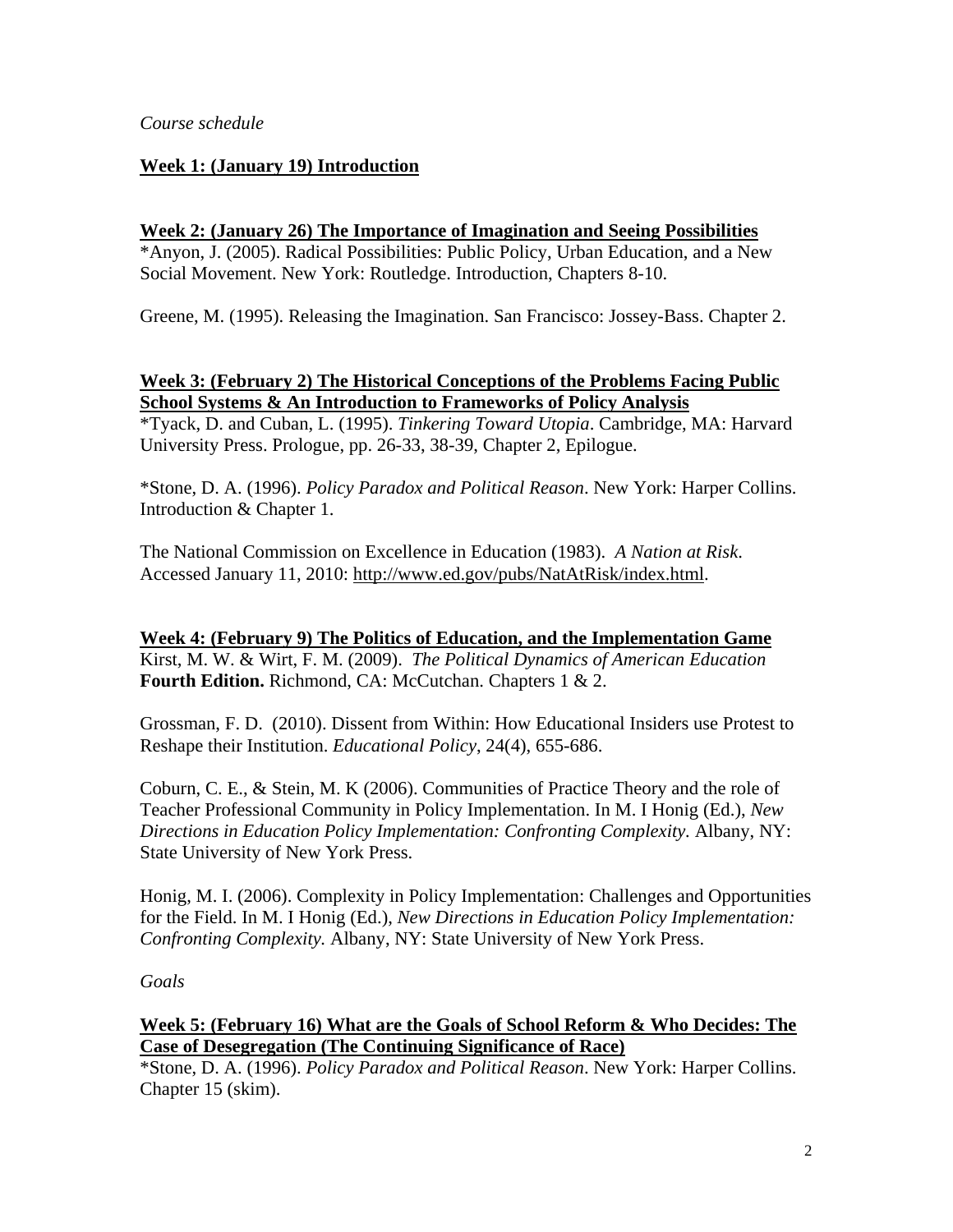Bonilla-Silva, E. (2006). *Racism Without Racist*. Lanham, MD: Rowman & Littlefield. Chapters 1, 2.

Wells, A. S. (2005). Tackling Racial Segregation One Policy at a Time: Why School Desegregation Only Went So Far. *Teachers College Record,* 107(9), 3141-2177.

Parents Involved in Community Schools v. Seattle School District Number 1. et al. Read the Syllabus, Justice Thomas' Opinion and Justice Breyer's Opinion only pp. 1-5, 11-12 (the current plan), 16-22. Accessed January 11, 2010: http://www.law.cornell.edu/supct/html/05-908.ZS.html

Glater, J. D., & Finder, A. (2007). School Diversity Based on Income Segregates Some. *New York Times*. Published July 15, 2007. Accessed July 18, 2007: http://www.nytimes.com/2007/07/15/education/15integrate.html? r=1&oref=slogin#.

# **Week 6: (February 23) What are Equity, Fairness, & Efficiency: The Case of School Finance**

\*Stone, D. A. (1996). *Policy Paradox and Political Reason*. New York: Harper Collins. Chapters 2, 3 (skim).

Odden, A. R., & Picus, L. O. (2000). *School Finance: A Policy Perspective*. Boston: McGraw Hill. Chapter 1.

San Antonio School District v. Rodriquez, 411 U.S. 1 (1973). Read Powell's opinion (no footnotes) and Marshall's dissent (no footnotes).

Hasci, T. A. (2002). *Children as Pawns: The Politics of Educational Reform*. Cambridge, MA: Harvard University Press. Chapter 5.

Hanushek, E. (1994). *Making Schools Work*. Washington D.C.: Brookings Institute. *Summary*.

Hunter, M. A. (2002). Maryland Enacts Modern, Standards-Based Education Finance System: Reforms Based on Adequacy Cost Studies. New York: National Access Network, Teachers College, Columbia University.

# **Policy Brief Handed Out in Class**

#### **Week 7: (March 2) How does the Social World Impact Policy (What gets on the "Agenda"): The Case of Bilingual Education v. English Only**

Crawford, J. (2000). Language Politics in the United States: The Paradox of Bilingual Education. In C. Ovando, & P. McLaren (Eds.), *The Politics of Multiculturalism and Bilingual Education*. Boston: McGraw Hill.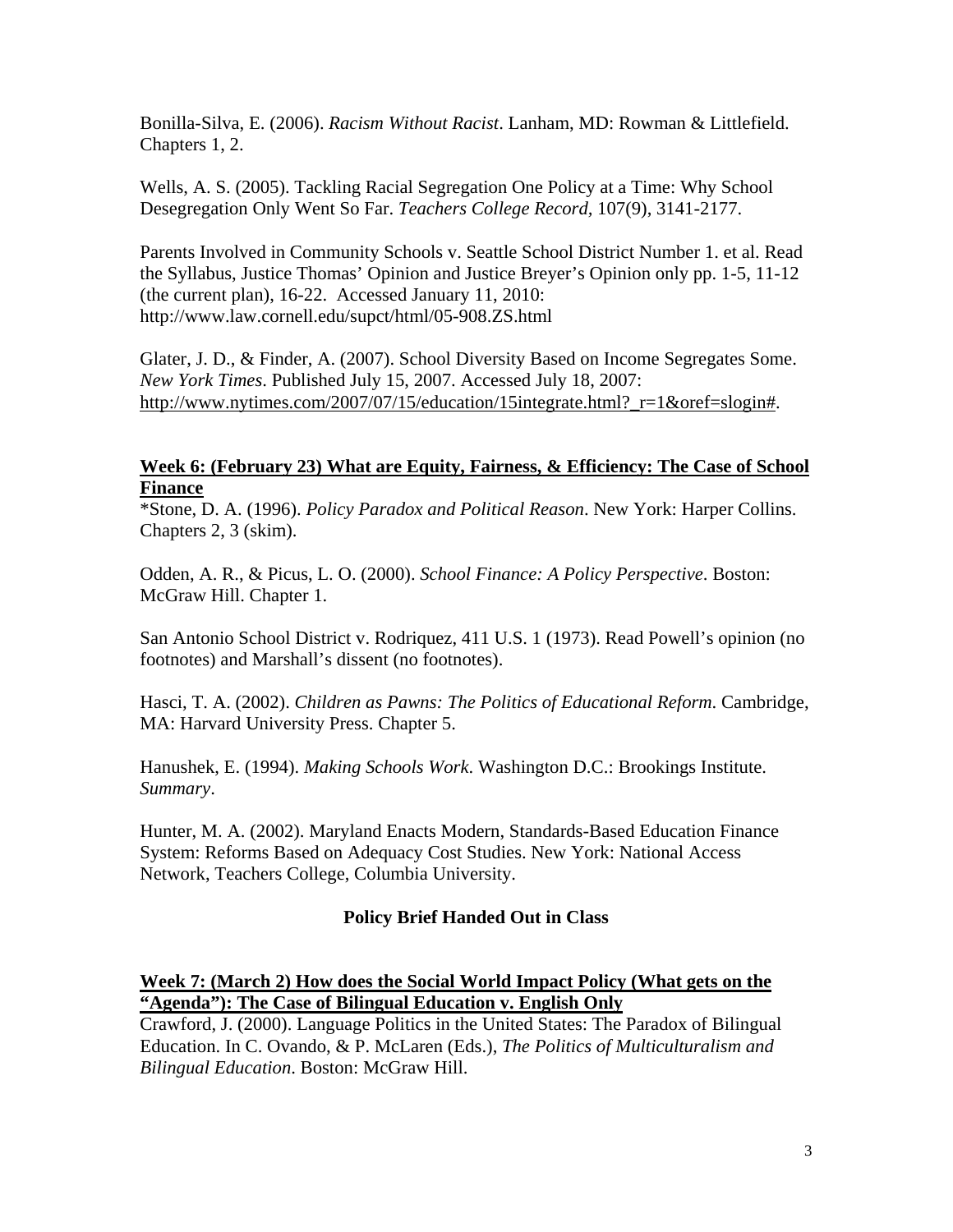Baker, E. L. and Hornberger, N. (2001). *An Introductory Reader to the Writings of Jim Cummins*. Clevedon, England: Multilingual Matters. Pp. 296-314.

Hasci, T. A. (2002). *Children as Pawns: The Politics of Educational Reform*. Cambridge, MA: Harvard University Press. Chapter 2.

Rolstad, K., Mahoney, K., & Glass, G. V. (2005). The Big Picture: A Meta-Analysis of Program Effectiveness Research on English Language Learners. *Educational Policy*, 19(4), 572-594.

U. S. English (n.d.). Model State legislation: Accessed January 11, 2011: http://www.usenglish.org/userdata/file/pdf/State%20Model%20Bill%20Long.pdf

Simonich, M. (2006, August). Hazleton ordinance aimed at illegal immigrants puts mayor at center stage. *Pittsburgh Post - Gazette*. Accessed January 11, 2011: http://www.post-gazette.com/pg/06239/716707-85.stm

Archibold, R. C. (2010, April). Arizona Enacts Stringent Law on Immigration*. New York Times*. Accessed January 11, 2011: http://www.nytimes.com/2010/04/24/us/politics/24immig.html

Please look at the following school's website: http://www.marblehillschool.org/

## **Spring Break**

## **Week 8: (March 16) How do we Guarantee that** *All* **Students Can Learn (What is the Role of the Courts?): The Case of Special Education**

\*Stone, D. A. (1996). *Policy Paradox and Political Reason*. New York: Harper Collins. Chapters 14.

Heubert, J. P. (1999). *Law and School Reform.* New London, CT: Yale University Press. Chapter 5.

Sheenan, S. (2003). The Autism Fight. *The New Yorker*, 76-87.

United States Department of Education. (2006). *IDEA Fact Sheet*. Washington D.C.: Author. Accessed August 22, 2006: http://www.ed.gov/admins/lead/speced/ideafactsheet.pdf.

Losen, D. J., & Orfield, G. (2002). Introduction: Racial Inequality in Special Education. In D. J. Losen & G. Orfield (Eds.), *Racial Inequity in Special Education*. Cambridge, MA: Harvard University Press.

Council for Exceptional Children (N.D.). *A Primer on the IDEA 2004 Regulations*. Washington D.C.: Author. Accessed July 17, 2004: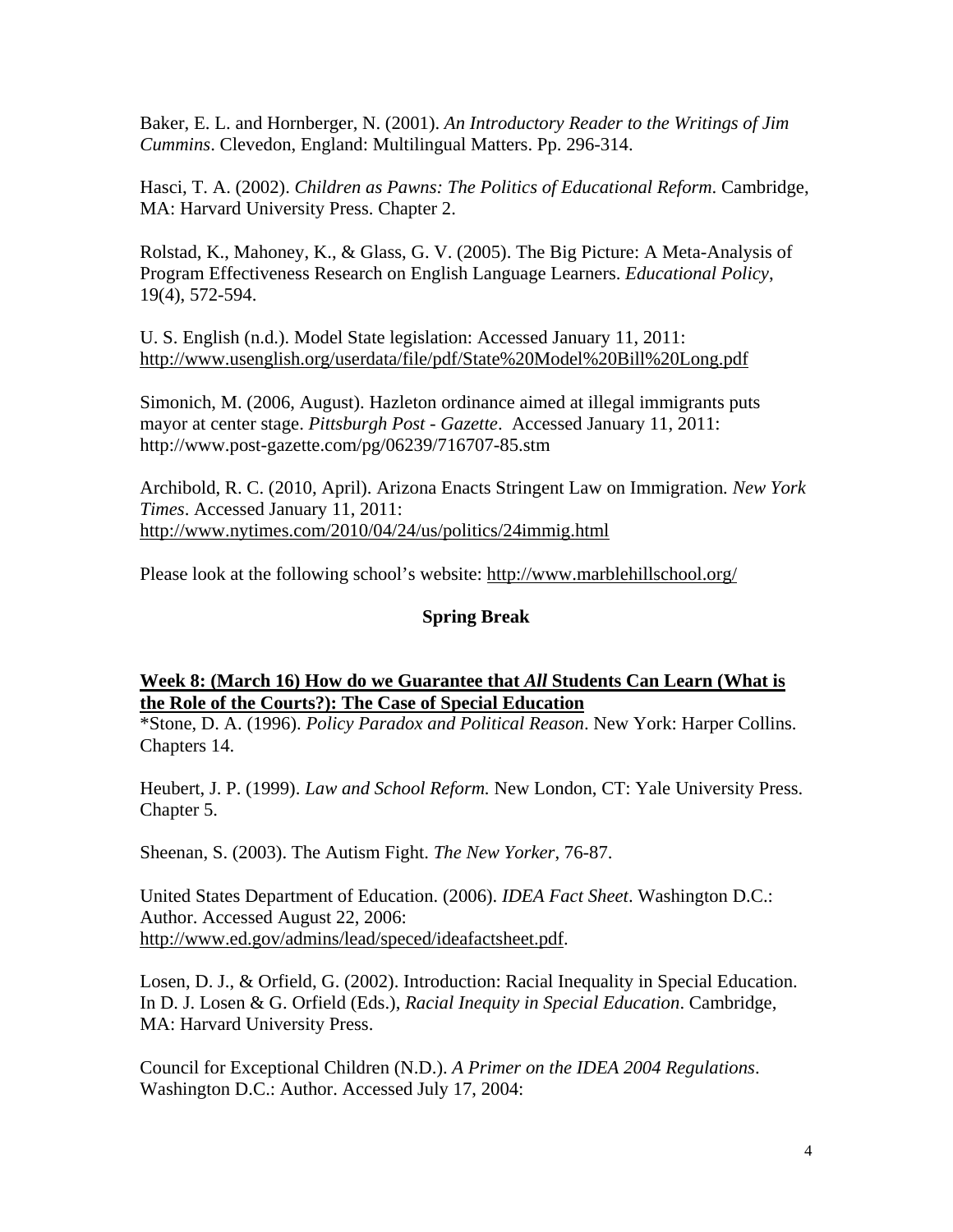http://www.cec.sped.org/AM/Template.cfm?Section=Home&TEMPLATE=/CM/Content Display.cfm&CONTENTID=7839.

# \*\*\***Policy Brief Due at the Start of Class**\*\*\*

#### **Week 9: (March 23) How Can (Can?) Educational Systems Be Improved: The Case of Systemic, Structural, and Organizational Reform (Improving Capacity and Opportunity Too!)**

Stein, M. K., Hubbard, L., & Mehan, H. (2004). Reform Ideas That Travel Far Afield: The Two Cultures of Reform in New York City's District #2 and San Diego. *Journal of Educational Change,* 5, 161-197.

Mehan, H., Hubbard, L., & Stein, M. K. (2005). When Reforms Travel: The Sequel. *Journal of Educational Change* 6: 329-362.

O'Day, J. A., & Smith, M. A. (1993). Systemic Reform and Educational Opportunity. In Susan H. Fuhrman (Ed.), *Designing Coherent Educational Policy*. San Francisco: Jossey-Bass. Pp. 251-312

# **Week 10: (March 30) How Can Assessment Be Used to Improve the Achievement of All Students: The Case of Educational Testing (A Primer on Large-Scale**

# **Assessment)**

\*Koretz, D. M. (2008). *Measuring Up: What Educational Testing Really Tells Us*. Cambridge, MA: Harvard University Press. Chapters 1, 2, 7, 8, 9, 13.

#### *Problems*

# **Week 11: (April 6) What are the Root Causes of the Problems (How Problems Are Framed): The Case of No Child Left Behind, A Race to the Top, and "Science"**

\*Stone, D. A. (1996). *Policy Paradox and Political Reason*. New York: Harper Collins. Chapter 11.

Berliner, D. E., & Biddle, B. (1995). *The Manufactured Crisis*. Reading, MA: Addison-Wesley. Chapters 1, 4.

# *RTTT*

Klein, A (2010). 'Race to Top' Viewed as Template for a New ESEA. *Education Week.*  Accessed January 11, 2010: http://www.edweek.org/ew/articles/2010/01/06/16esea\_ep.h29.html?qs=race+to+the+top

The Department of Education's website for Race to the Top:

http://www.ed.gov/news/pressreleases/2009/07/07242009.html http://www2.ed.gov/programs/racetothetop/011901-conference-call.mp3 (listen to the first 3minutes)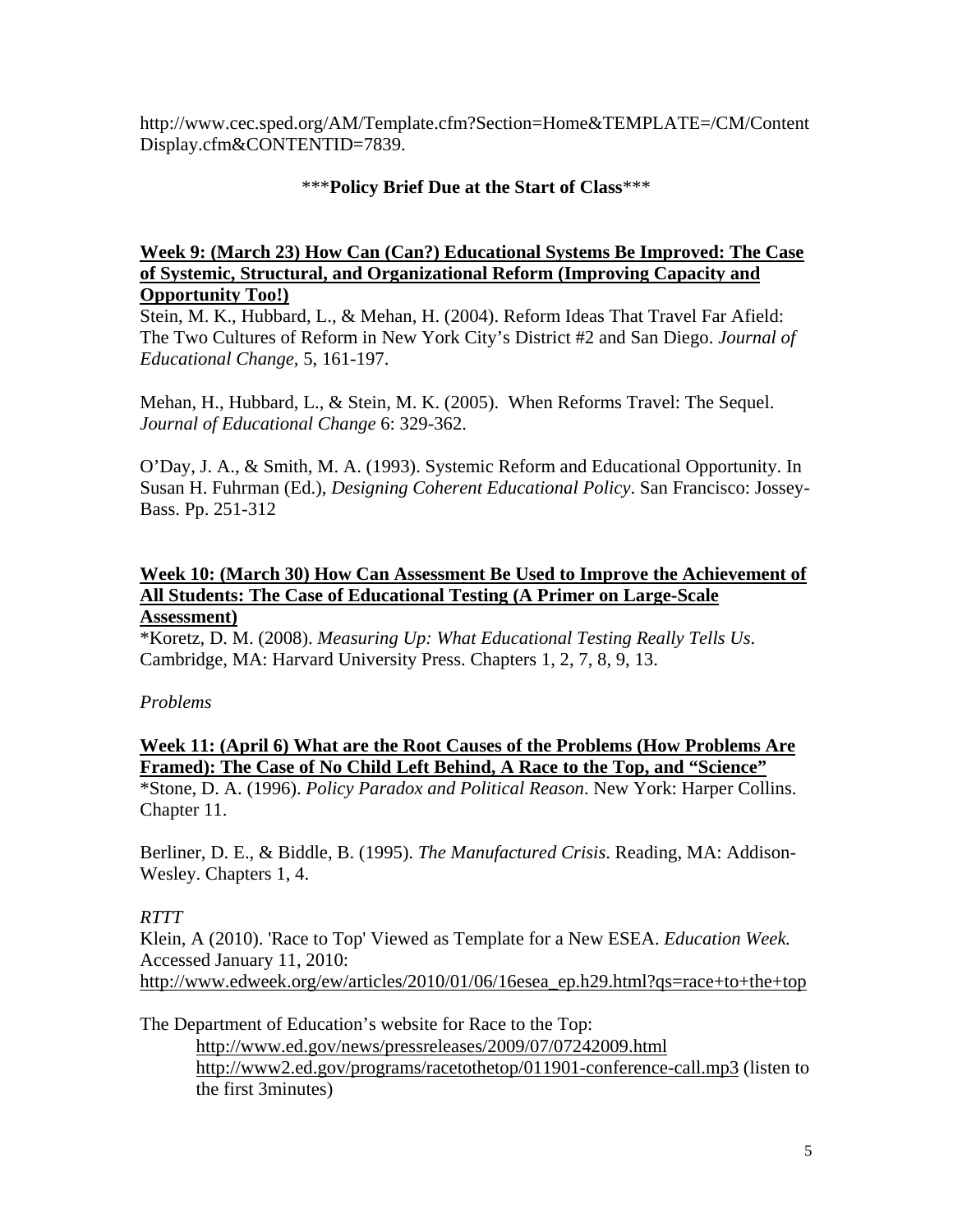http://www.ed.gov/news/press-releases/nine-states-and-district-columbia-winsecond-round-race-top-grants http://www2.ed.gov/programs/racetothetop/technical-review-form.pdf

Hess, R (2010, August). Ugly Politics Ahead: Result of RTT's Focus on Words, Not Deeds. *Education Week*. Accessed January 11, 2010: http://blogs.edweek.org/edweek/rick\_hess\_straight\_up/2010/08/ugly\_politics\_ahead\_resu lts\_of\_rtts\_focus\_on\_words\_not\_deeds.html

*NCLB* (Read one of the following): \*If you did not take ED 14 let me know and I will provide you with background reading

West, N. R. (2005). No Child Left Behind: How to Give it a Passing Grade. *The Brookings Institution, Policy Brief #149*. Washington D.C.: Brookings Institution.

Peterson. P. E., & West, M. R. (2003). The Politics and Practice of Accountability. In M. R. West & P. E. Peterson (Eds.), *No Child Left Behind? The Politics and Practice of School Accountability.* Washington D.C.: Brookings Institution.

## *Science*

Lareau, A. & Walters, P. M. (2010). What Counts as Credible Research? *Teachers College Record*. Accessed January 10, 2010: http://www.tcrecord.org ID Number: 15915.

Arizona Department of Education (n.d.). Random Controlled Trials (RCTs). Accessed January 10, 1010: http://www.ade.state.az.us/sa/msp/RCT.pdf

National Research Council (2004). *Implementing Randomized Field Trials in Education: Report of a Workshop.* L. Towne and M. Hilton (Eds.), Committee on Research in Education. National Research Council. Washington D.C.: National Academy Press. Accessed January 10, 2010: Access electronically from Swarthmore College library.

Spend time looking at the What Works Clearing House (specific guide to be given): http://ies.ed.gov/ncee/wwc/

# *Solutions*

# **Week 12: (April 13): Who Should Be Accountable for All Students Reaching High Standards (Accountability & State v. Local Control): The Case of Exit Exams**

\*Stone, D. A. (1996). *Policy Paradox and Political Reason*. New York: Harper Collins. Chapters 6, 7, 8.

PSBA. (2009, September 22). Memo to Comment on Final Form Regulations. Accessed January 11, 2010: http://www.psba.org/issues-advocacy/issues-research/keystoneexams/FINAL-gentzel-letter-IRRC-9-22-09.pdf .

Pennsylvania Department of Education. (2009, October 1). Final Form Regulations, Keystone Exams. (Read pages 1-13 and quickly skim the rest).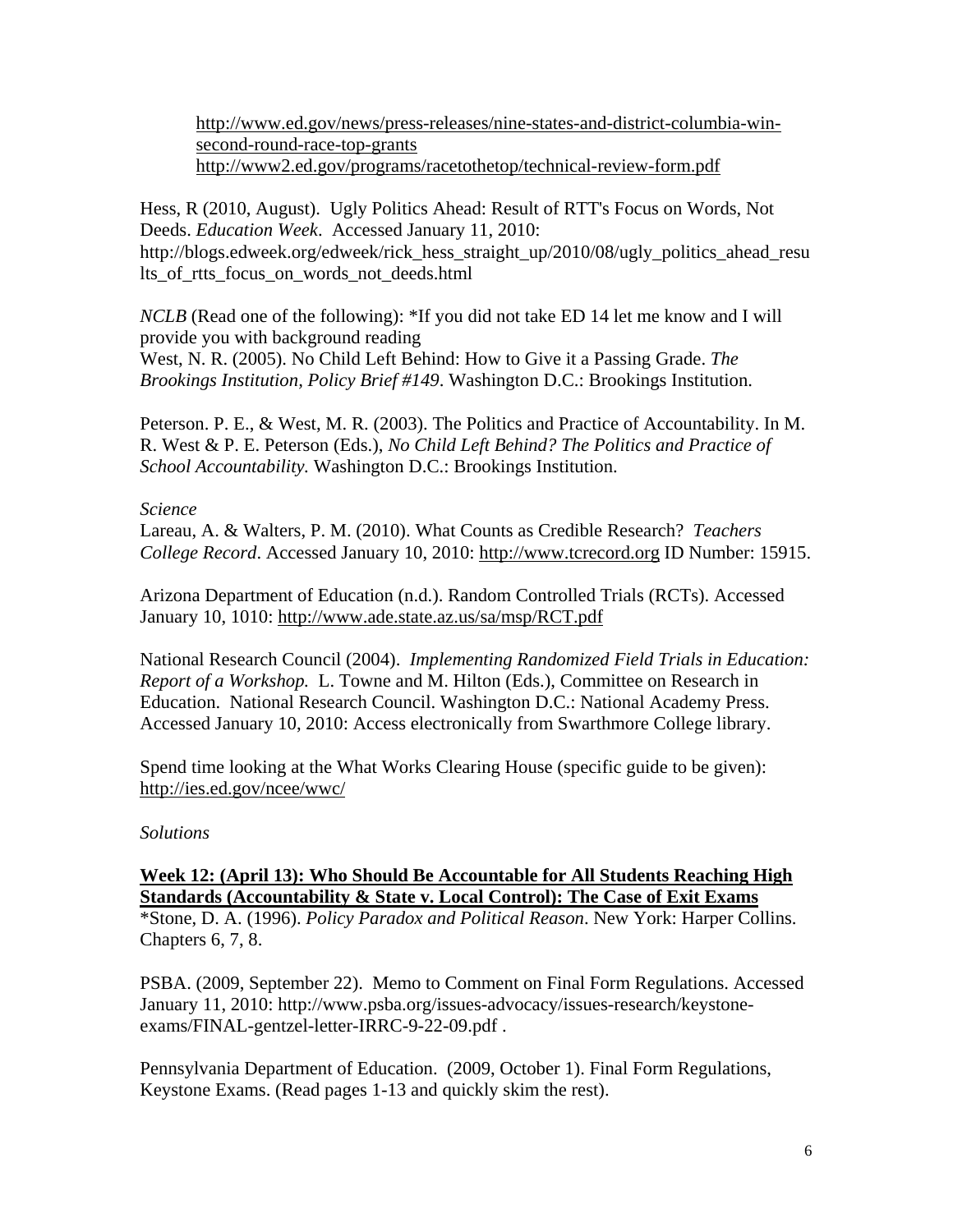Piccola, J. E., & Dinniman, A. E. (2009, August 26). Memo to IRRC.

Roebuck, J. R. (2009, June 30). Memo to IRRC from Pennsylvania House of Representatives Education Committee.

Torsella, J. (2009, October 22). Strong Pennsylvania High School Graduation Requirements Would Pay Off in the Long Run. Patriot-News. Accessed January 12: http://www.pennlive.com/editorials/index.ssf/2009/10/strong\_pennsylvania\_high\_schoo. html

Zachorchak, G. L. (2009, June 2). Testimony before Pennsylvania State Senate Education Committee.

Center on Education Policy (2008). *State High School Exit Exams: A Move to End-of-Course Exams*. Washington DC: Author.

Education Commission of the States (2010). Exit Exams. Accessed January 12 2010: 1)http://www.ecs.org/html/issue.asp?issueid=108&subIssueID=159 2)http://www.ecs.org/html/IssueSection.asp?issueid=108&subissueid=159&ssID=  $0&s=Pros+\%26+Cons$ 

#### **Week 13: (April 20) Market Forces will Fix the Problem: The Case of School Choice** *Charters*

Lacireno-Paquet, N., Holyoke, T. T., Moser, M., & Henig, J. R. (2002). Creaming Versus Cropping: Charter School Enrollment Practices in Response to Market Incentives. *Educational Evaluation and Policy Analysis*, 24(2), 145-158.

Lubienski, C. (2004). Charter School Innovation in Theory and Practice. In K. E. Bulkley & P. Wohlstetter (Eds.), *Taking Account of Charter Schools.* New York: Teachers College Press.

Plank, D. N. & Sykes, G. (2004). Lighting Out for the Territory: Charter Schools and School Reform Strategy. In K. E. Bulkley & P. Wohlstetter (Eds.), *Taking Account of Charter Schools.* New York: Teachers College Press.

Wells, A. S. et, al. (2005). Charter School Reform and the Shifting Meaning of Educational Equity: Greater Voice and Greater Inequality? In J. Petrovich  $\&\,A$ . S. Wells (Eds.), *Bringing Equity Back: Research for a New Era in American Educational Policy*. New York: Teachers College Press.

#### *Vouchers*

Coulson, A. J. (2006). War Against Vouchers. *The Wall Street Journal.* New York. Article appeared January, 9 2006. Accessed July 31, 2006: http://www.cato.org/pub\_display.php?pub\_id=5363.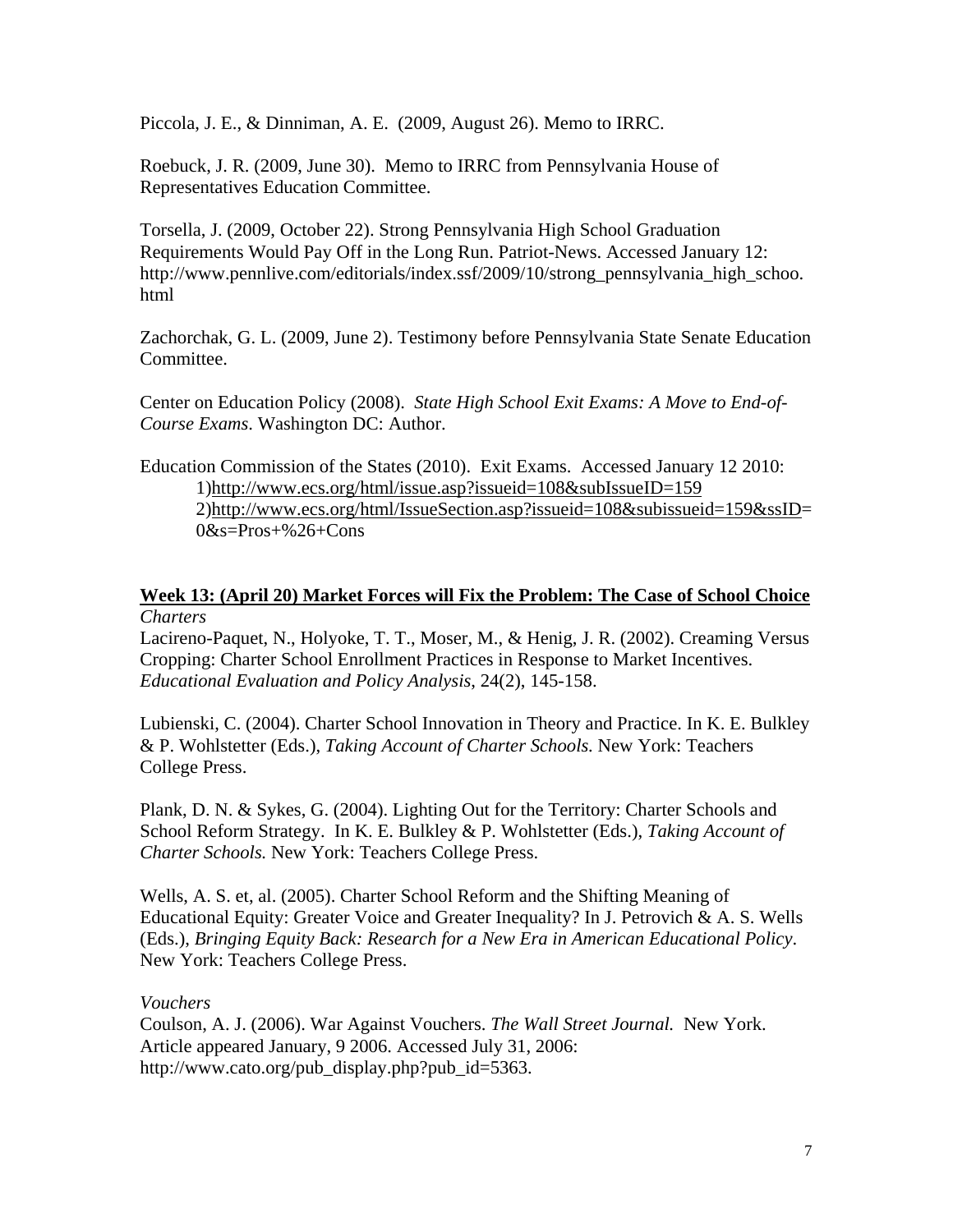Levin, H. M. (2002). A Comprehensive Framework for Evaluation Educational Vouchers. *Educational Evaluation and Policy Analysis*, 24(3), 159-174. Symonds, W. C. (2005). An Interview with Chris Whittle: A Train Wreck Is Coming. *BusinessWeek Online*. Published October 17, 2005. Accessed July 27, 2006: http://www.businessweek.com/magazine/content/05\_42/b3955151.htm?chan=search.

## **Week 14: (April 27) Better Teachers will Fix the Problem: The Case of Teacher Quality, Certification, and Merit Pay**

Darling-Hammond, L., Barnett B., & Thoreson, A. (2001). Does Teacher Certification Matter? Evaluating the Evidence. *Educational Evaluation and Policy Analysis*, 23(1), 57- 77.

Moe, T. M. (2005). A Highly Qualified Teacher in Every Classroom. In J.E. Chubb (Ed.), *Within Our Reach: How America Can Educate Every Child.* Lanham, MD: Rowman & Littlefield Publishers.

Lankford, H., Loeb, S., & Wycoff, J. (2002). Teacher Sorting and the Plight of Urban Schools: A Descriptive Analysis. *Educational Evaluation and Policy Analysis*, 24(1), 37- 62.

Useem, E., Offenberg, R., & Farley, E. (2007). *Closing the Teacher Quality Gap in Philadelphia: New Hope and Old Hurdles.* Philadelphia: Research for Action. [All read the Executive Summary; those with a greater interest read the entire report].

National Commission on Teaching and America's Future (2005). *Policy Brief: The High Cost of Teacher Turnover.* Washington D.C.: Author.

Podgursky, M. J., & Spring, M. G. (2007). Teacher Performance Pay: A Review. *Journal of Policy Analysis and Management*, 26(4), 909-949. Accessed January 11, 2011: http://onlinelibrary.wiley.com/doi/10.1002/pam.20292/pdf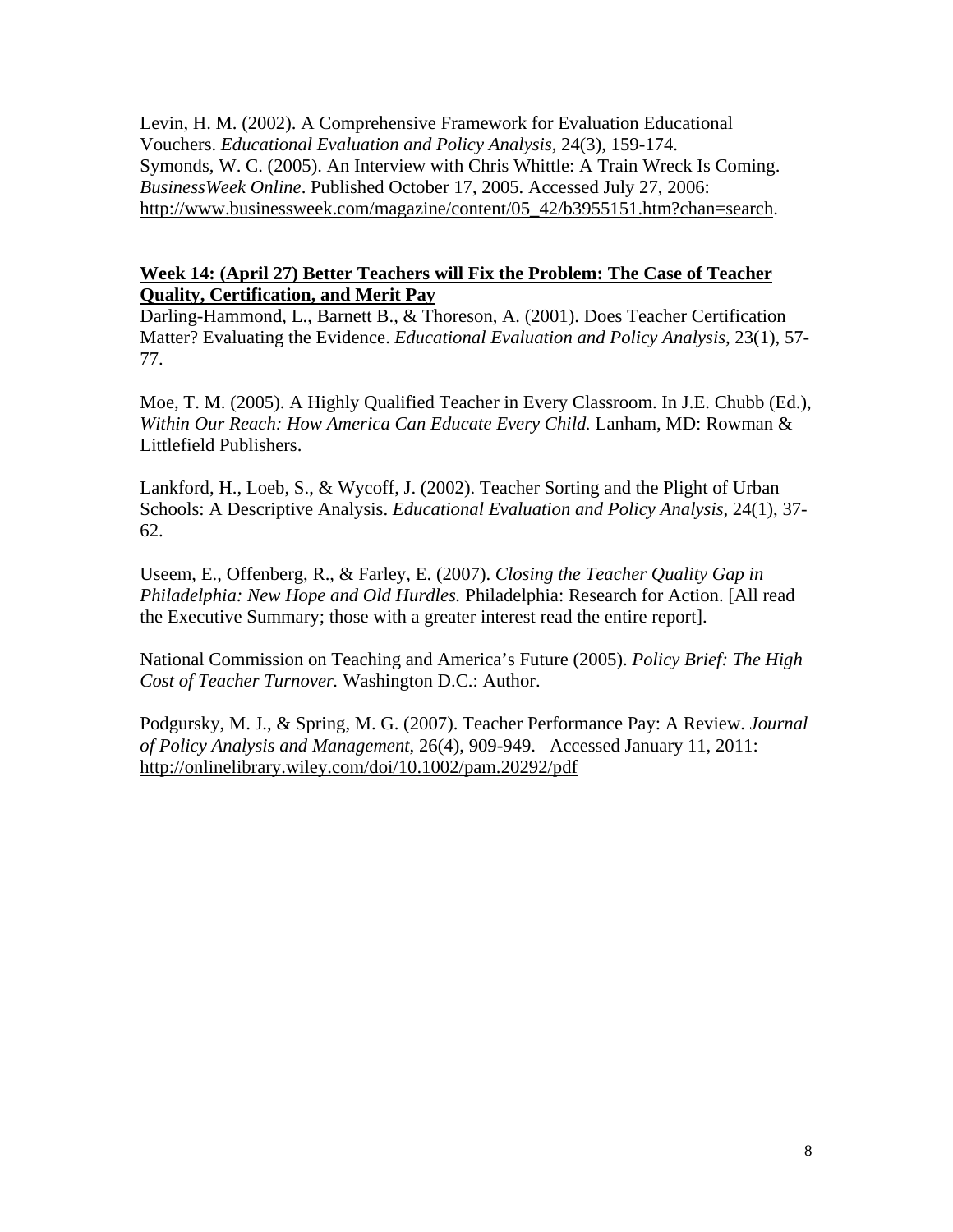## *Expectations*

You are expected to do all of the reading for each week.

You are expected to attend all classes. This includes attendance at panel discussions.

You are expected to do all assignments. All assignments are due on the dates listed in the syllabus.

Failure to meet these expectations, in all but exceptional circumstances, will result in a person's final grade for the course being lowered.

*Assignments* (I will provide much greater detail about *all* assignments in class.)

- 1. **Coursework** (10%): Outstanding or weak participation in the class will be taken into account in your final grade.
- 2. **Policy brief** (20%): **Due Wednesday, March 16 in class.** You will write a 5-8 page policy brief based on a scenario that I provide. The assignment will be handed out in class on February 26. Your assignment should be in a policy brief format including the following:
	- i. A problem definition
	- ii. A solution
	- iii. Relevant background information
	- iv. Anticipation of counter claims and refutation of those claim
	- v. Citations of appropriate literature
- 3. **Policy brief/ Simulation** (25%): For *1* of the weeks (11-13) you will write a 5-8 page policy analysis based on the week's reading and participate in a simulation (designed by me). Both the policy brief and presentation will be done in groups.
	- a. *Policy briefs* (15%) are based on the simulation and are due on the day of the presentations. The brief needs to:
		- i. Define the problem
		- ii. Set out a solution
		- iii. Provide relevant background
		- iv. Anticipate counter claims and refute
		- v. Cite appropriate literature
		- vi. Look like a policy brief including:
			- a. fiery rhetoric.
			- b. bullets and headings make the brief look appealing.
	- b. *Policy simulations/presentation* (10%): In groups, you will be required to participate in a policy simulation in which you will present/argue one side of a policy topic. More information will be provided in class.